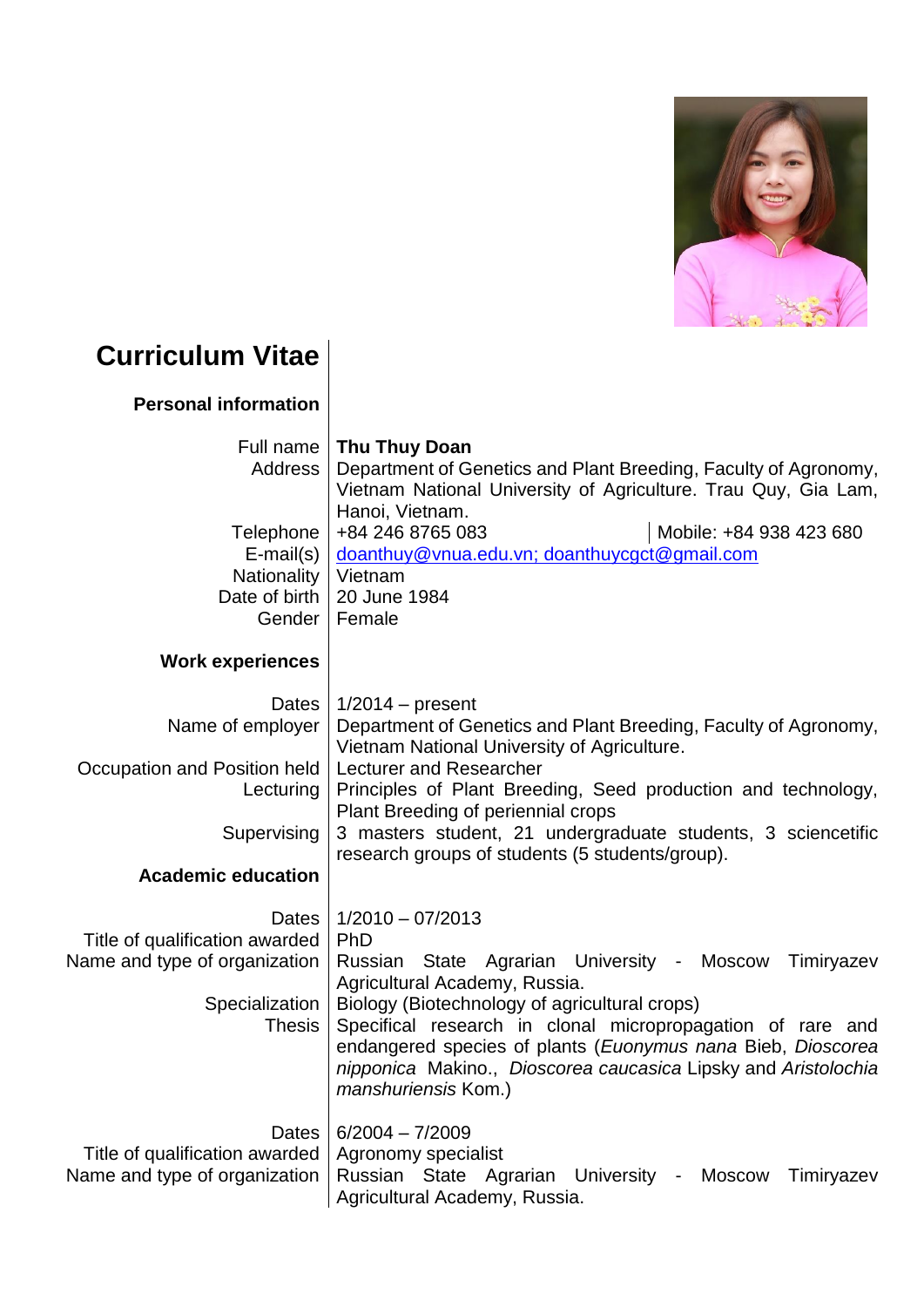| Specialization  <br><b>Thesis</b>                                                                                | Genetics and Breeding of Agricultural crops.<br>Studying the efficiency of regeneration of leave's explants of<br>Brassica napus L.                                                                                                                                                                             |
|------------------------------------------------------------------------------------------------------------------|-----------------------------------------------------------------------------------------------------------------------------------------------------------------------------------------------------------------------------------------------------------------------------------------------------------------|
| <b>External projects and grants</b>                                                                              |                                                                                                                                                                                                                                                                                                                 |
| Dates<br>Name of project                                                                                         | 6/2016-6/2017<br>Assess the effect of some foliar fertilizers on the growth and<br>development of orange trees in Chau Dinh Commune, Quy Hop<br>District, Nghe An Province.                                                                                                                                     |
| Occupation and position held<br>Main activity and responsibility                                                 | Leader<br>Assess the effect of some foliar fertilizers on the growth and<br>development of orange trees in Chau Dinh Commune, Quy Hop                                                                                                                                                                           |
| Donor and budget                                                                                                 | District, Nghe An Province.<br>Vietnam National University of Agriculture<br>30,000,000 Vnd                                                                                                                                                                                                                     |
| Dates<br>Name of project                                                                                         | 10/2016-10/2017<br>Exploit and develop genetics research of Diospyros kaki in Thach<br>That, Hanoi.                                                                                                                                                                                                             |
| Occupation and position held<br>Main activity and responsibility                                                 | Leader<br>Exploit and develop genetics research of Diospyros kaki in Thach<br>That, Hanoi.                                                                                                                                                                                                                      |
| Donor and budget                                                                                                 | Vietnam National University of Agriculture<br>50.000.000 Vnd                                                                                                                                                                                                                                                    |
| Dates<br>Name of project<br>Occupation and position held<br>Main activity and responsibility<br>Donor and budget | 2016-2018<br>Pineapple cultivation on sandy soil in Quang Tri province.<br>Member<br>Traning for farmer on pineapple cultivation on sandy soil.<br>Ministry of Agriculture and Rural Development.                                                                                                               |
| Dates<br>Name of project<br>Occupation and position held<br>Main activity and responsibility                     | 2017-2020<br>Exploiting and developing genetic resources Thanh Lan orange in<br>Co To island, Quang Ninh province.<br>Member<br>Survey bio-agronomy characteristics and selection of 5-10 pure-<br>seeded Thanh Lan orange trees;<br>Building a garden for preservation and propagation of Thanh Lan<br>orange; |
| Donor and budget                                                                                                 | Establish intensive cultivation model of 10ha of Thanh Lan orange<br>in Co To Island;<br>Build a reform model of Thanh Lan orange on 3ha in Co To Island.<br>Ministry of Science and Technology.                                                                                                                |
| Dates<br>Name of project<br>Occupation and position held<br>Main activity and responsibility                     | 2017-2018<br>Research on micrografting of Passion fruit Passiflora edulis<br>Leader<br>Evaluation and selection some varities of passion fruit with high<br>productivity and quality;<br>Establish the process of micrografting of passion fruit;<br>Create some S0, S1 plants free of disease.                 |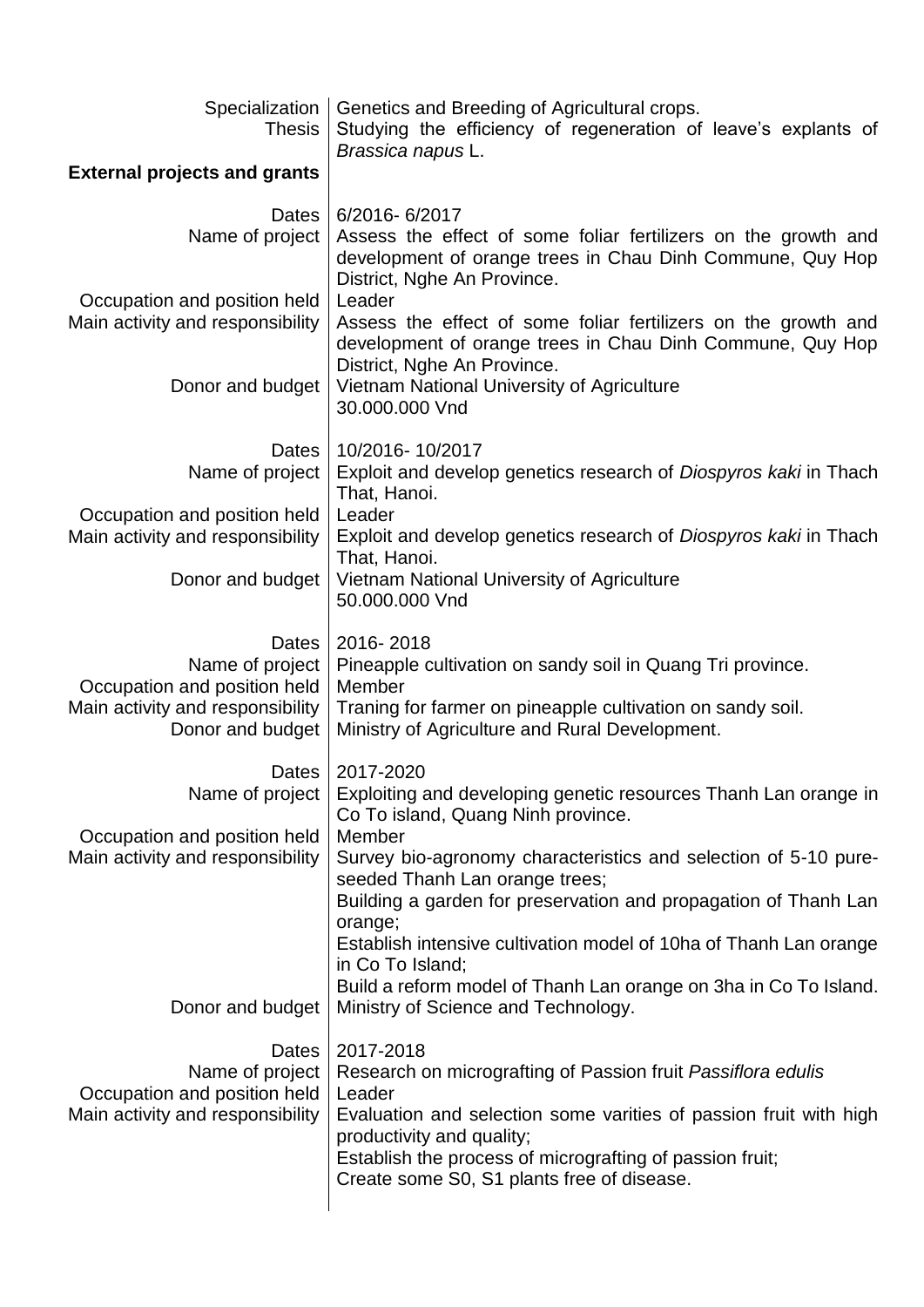| Donor and budget                                                 | Vietnam Belgium Program- Vietnam National University of<br>Agriculture.<br>Vietnam National University of Agriculture<br>25.000.000 Vnd                                                                                                                                                                                                                                                        |
|------------------------------------------------------------------|------------------------------------------------------------------------------------------------------------------------------------------------------------------------------------------------------------------------------------------------------------------------------------------------------------------------------------------------------------------------------------------------|
| Dates<br>Name of project<br>Occupation and position held         | 8/2018-7/2021<br>Research and development of Tho pomelo variety in Phu Xuyen<br>district, Hanoi<br>Leader                                                                                                                                                                                                                                                                                      |
| Main activity and responsibility                                 | - Recognized 20 mother-stock trees of the Tho pomelo variety for<br>propagation seedlings.<br>-Complete the propagation, intensive and preservation of Tho<br>pomelo.<br>- A 2,000-tree multiplication model for local production is built.<br>- To build an intensive cultivation model of 3 ha in Phu Xuyen<br>district.<br>- Three new planting models of 1 ha / model in 3 communes of Phu |
| Donor and budget                                                 | Xuyen district were built.<br>Hanoi Department of Science and Technology<br>1.500.000.000 Vnd                                                                                                                                                                                                                                                                                                  |
| Dates<br>Name of project                                         | 4/2020-2/2021<br>Study the effect of gibberellic acid concentration and time of<br>treatments on fruiting rate and quality of "Ha Den" table-grape<br>cultivar                                                                                                                                                                                                                                 |
| Occupation and position held<br>Main activity and responsibility | Member<br>- Evaluating agro-biological characteristics of "Ha Den" grape<br>cultivar at Gia Lam, Hanoi<br>- Determining the concentration and time of treatments of GA3 to                                                                                                                                                                                                                     |
| Donor and budget                                                 | improve the yield and quality of "Ha Den" grapes.<br>Vietnam Belgium Program- Vietnam National University of<br>Agriculture.<br>25.000.000 Vnd.                                                                                                                                                                                                                                                |
| <b>Training</b>                                                  |                                                                                                                                                                                                                                                                                                                                                                                                |
| Dates<br>Principle subject/occupational<br>skills covered        | 11-22/11/2019<br>Certificate Course in Fertilizer Technology                                                                                                                                                                                                                                                                                                                                   |
| Name and type of organization<br>providing training              | Rashtriya Chemicals and Fertilizers Limited under ITEC program,<br>India.                                                                                                                                                                                                                                                                                                                      |
| Dates<br>Principle subject/occupational<br>skills covered        | 7-17/7/2019<br>Asean training course on climate – smart agriculture "A driver of<br>green growth"                                                                                                                                                                                                                                                                                              |
| Name and type of organization<br>providing training              | Ministry of Agriculture and Rural Development of Vietnam in<br>collaboration with ASEAN Secretariat, Vietnam.                                                                                                                                                                                                                                                                                  |
| Dates<br>Principle subject/occupational<br>skills covered        | 15/2-30/4/2019<br>Vegetable production                                                                                                                                                                                                                                                                                                                                                         |
| Name and type of organization                                    | The Egyptian International Centre for Agriculture - EICA, Egypt.                                                                                                                                                                                                                                                                                                                               |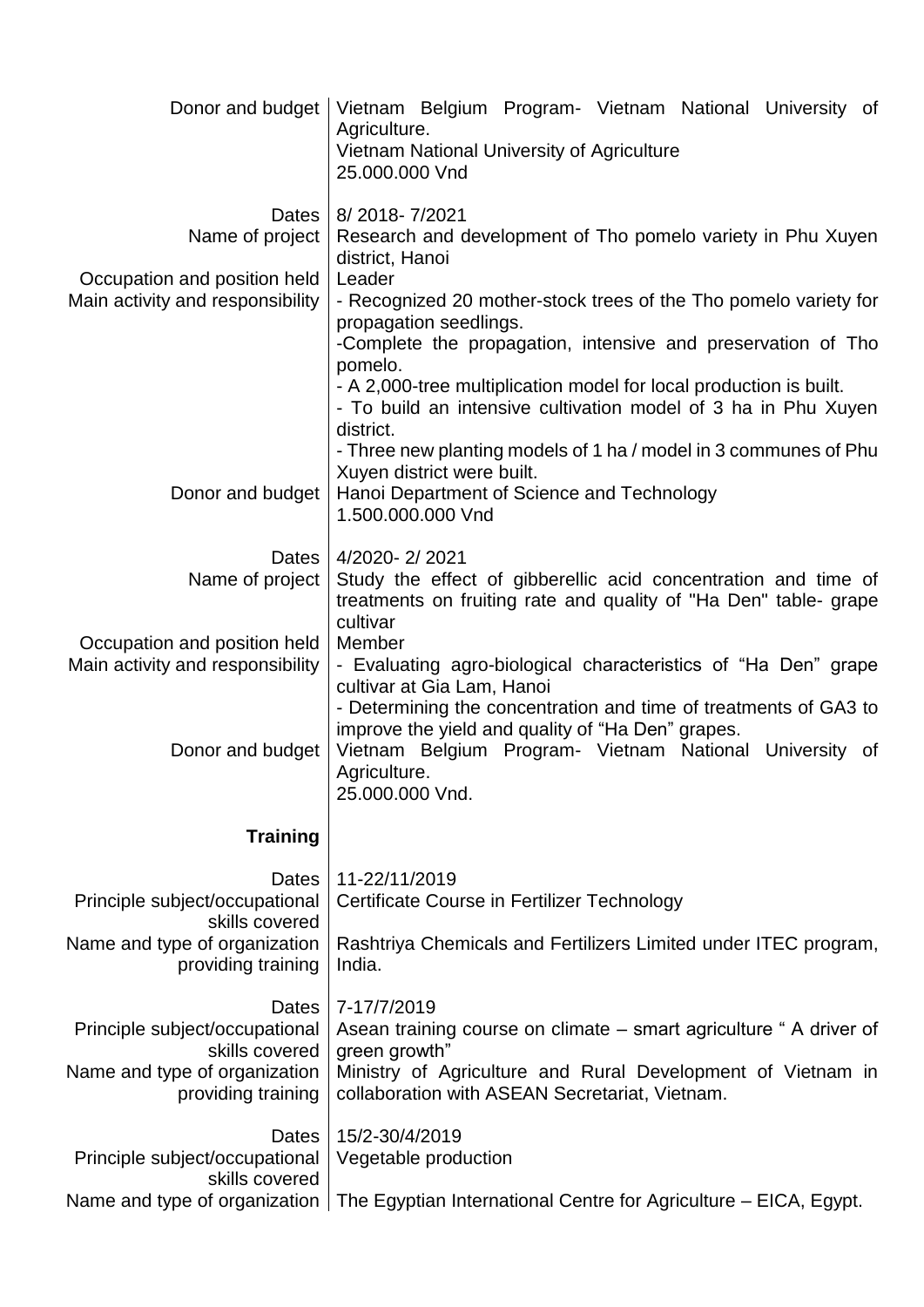## providing training

| Dates<br>Principle subject/occupational<br>skills covered<br>Name and type of organization<br>providing training | 8/7/2018-15/7/2018<br>International Training Course on Sustainable Agricultural<br>Production Technology in Tropical and Subtropical Regions for<br>Vietnam<br>Guangxi Academy of Agricultural Sciences, Nanning, Guangxi,<br>P.R.China                                                                                                                                                                                                                                                                                                                                                                                                              |
|------------------------------------------------------------------------------------------------------------------|------------------------------------------------------------------------------------------------------------------------------------------------------------------------------------------------------------------------------------------------------------------------------------------------------------------------------------------------------------------------------------------------------------------------------------------------------------------------------------------------------------------------------------------------------------------------------------------------------------------------------------------------------|
| Dates<br>Principle subject/occupational<br>skills covered                                                        | 1/9/2006-30/6/2009<br>Russian- English translator in a professional environment                                                                                                                                                                                                                                                                                                                                                                                                                                                                                                                                                                      |
| Name and type of organization<br>providing training                                                              | <b>PHGOU VPO Russian Federation Agricultural University- MSKHA</b><br>named K.A. Timiryazev, Russia.                                                                                                                                                                                                                                                                                                                                                                                                                                                                                                                                                 |
| <b>Personal skill and</b><br>competances                                                                         |                                                                                                                                                                                                                                                                                                                                                                                                                                                                                                                                                                                                                                                      |
| Mother tongues<br>Other languages                                                                                | Vietnamese                                                                                                                                                                                                                                                                                                                                                                                                                                                                                                                                                                                                                                           |
| <b>Russia</b>                                                                                                    | Listening<br>Writing<br>Speaking<br>Reading<br>Good<br>Good<br>Good<br>Good                                                                                                                                                                                                                                                                                                                                                                                                                                                                                                                                                                          |
| <b>English</b><br>Social skills and competences                                                                  | Degree on training the second major: Russian - English translater<br>in a professional environment.<br>Team leadership and cooperation, skills of adaptation<br>in<br>multicultural environment, good communication skills.                                                                                                                                                                                                                                                                                                                                                                                                                          |
| Organizational skills and<br>competences                                                                         | Secretary of Research Team on Fruit trees, Deputy Secretary of<br>the Youth Union in Vietnam National University of Agriculture.                                                                                                                                                                                                                                                                                                                                                                                                                                                                                                                     |
| Technical skills and<br>competences                                                                              | Experience in experimental laboratory and field studies; surveying,<br>monitoring, analytical, reporting, publication of results and<br>presentation skills.                                                                                                                                                                                                                                                                                                                                                                                                                                                                                         |
| Computer skills and<br>competences                                                                               | Internet and Computing Core Certification IC3, IRRISTAT 5.0.                                                                                                                                                                                                                                                                                                                                                                                                                                                                                                                                                                                         |
| <b>Publications</b>                                                                                              |                                                                                                                                                                                                                                                                                                                                                                                                                                                                                                                                                                                                                                                      |
| Scientific journals                                                                                              | 1.Kalasnhikova E.A., Doan Thu Thuy, Molkanova, O.I. Clonal<br>micropropagation of Euonymus nana Bieb in vitrol/ Journal Fruit<br>and berry culture in Russia. GNU VSTISP RAAS. - Moscow, 2011.<br>- T. 26. - P. 244-249. Russia.<br>2. Kalasnhikova E.A, Doan Thu Thuy, Molkanova, O.I. Clonal<br>micropropagation of rare and endangered species of plants//<br>Journal of Agricultural Science of TAA. 2012. - Nº 5 - P. 48-<br>52.Russia.<br>3. Kalasnhikova E.A, Doan Thu Thuy, Budarin C.N. The influence<br>of cultivation conditions on morphological parameters of micro<br>plants of Euonymus nana Bieb. in vitro // Journal of biological, |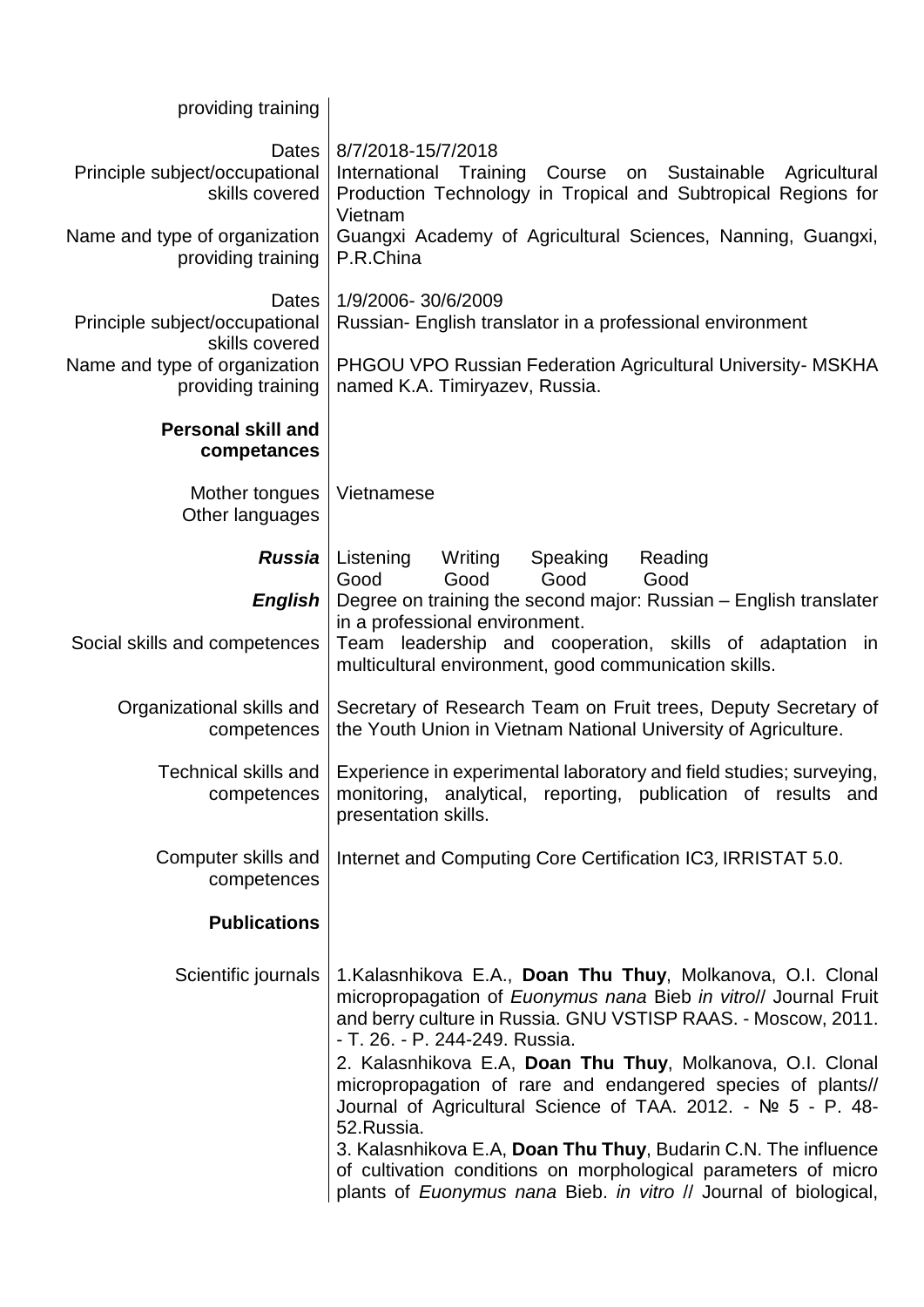medical and pharmaceutical quesions. 2016. №6, pp 78-81. Russia.

4. Nguyen Thi Tram, Nguyen Thị Bich Hong, Nguyen The Hung, Pham Thi Ngoc Yen, **Doan Thu Thuy**. Study on some characteristics of growth, development and fatty acid content *Plukenetia volubilis* L. grown in Gia Lam, Hanoi // Journal of Agriculture & Rural Development. 2016. № 3+4, pp 71-78.

5. **Doan T.T**., Kalashnikova E.A., Zaitseva S.M., Kirakosyan R.N. The ability of medicinal plants microclones on the example of *Dioscorea caucasica* Lipsky for the formation of bioflavanoids// Natural and technical sciences. 2018. No 2 (116). P. 38-41.Russia. 6. **Doan T.T**., Kalashnikova E.A., Zaitseva S.M., Kirakosyan R.N. Phenolic compounds of *Dioscorea caucasica* Lipsky, features of their formation and localization// Natural and technical sciences. 2018. No 2 (116). P. 38-41.Russia.

7. Kalashnikova E., Zaytseva S. **Doan Thu Thuy**, Kirakosyan R. Cytotoxity and biological activity of extracts of rare medicinal plants( Dioscorea caucasia Lypsky, Astragalus dasyanthus Pall, Withania somnifera L.) under in vitro conditions. Norwegian Journal of development of the International Science.N42.Vol2. P.8- 12, 2020.

Conferences 1. Nguyen Thanh Hai, Dinh Xuan Tu, **Doan Thu Thuy**. Phenolic compounds and adaptation of sunflower callus *in vitro* under the influence of metabolites of the fungus *Sclerotinia sclerotirum*// Collection of articles of the International scientific conference of young scientists and specialists dedicated to the 120th anniversary of academician N.I. Vavilov RGAU-MSHA. Moscow, 2007. P.177- 178.

> 2. Hoang Thi Giang, **Doan Thu Thuy**. Factors affecting shoot regeneration from cotyledon implants *Brassica juncea* L.// Last attend scientific conferences for students 61st "Genetics, breeding and biotechnology. Moscow, 2008. P.81- 82.

> 3. **Doan Thu Thuy**, Kalasnhikova, E.A. Effect of auxin on the formation of microtubers *Dioscorea nipponica* Makino. and *Dioscorea caucasica* Lipsky. *in vitro*// Abstracts of the II International School-Conference for Young Scientists "Genetics and Plant Breeding, based on modern genetic knowledge and technologies." - Zvenigorod: Tsifrovichok, 2011. - P. 37

> 4. **Doan Thu Thuy**. Biodiversity Conservation of *Dioscorea nipponica* Makino. and *Dioscorea caucasica* Lipsky. *in vitro*// Proceedings of the 11th Youth Conference "Biotechnology in crop production, animal husbandry and veterinary medicine." - Moscow, 2011. - P. 22

> 5. **Doan Thu Thuy**, Efimova, A.I. Influence of Dropp and Tsitodef on clonal micropropagation rare and endangered species of plants// Collection of articles of the International scientific conference of young scientists and specialists RGAU-MSHA. - Moscow, 2012. - Vol.1. - P. 21-23.

> 6. **Doan Thu Thuy**, Kalasnhikova, E.A. Clonal micropropagation of *Aristolochia manshuriensis* Kom.// Abstracts anniversary conference "Introduction, conservation and use of biological diversity of the world's flora", dedicated to the 80th anniversary of